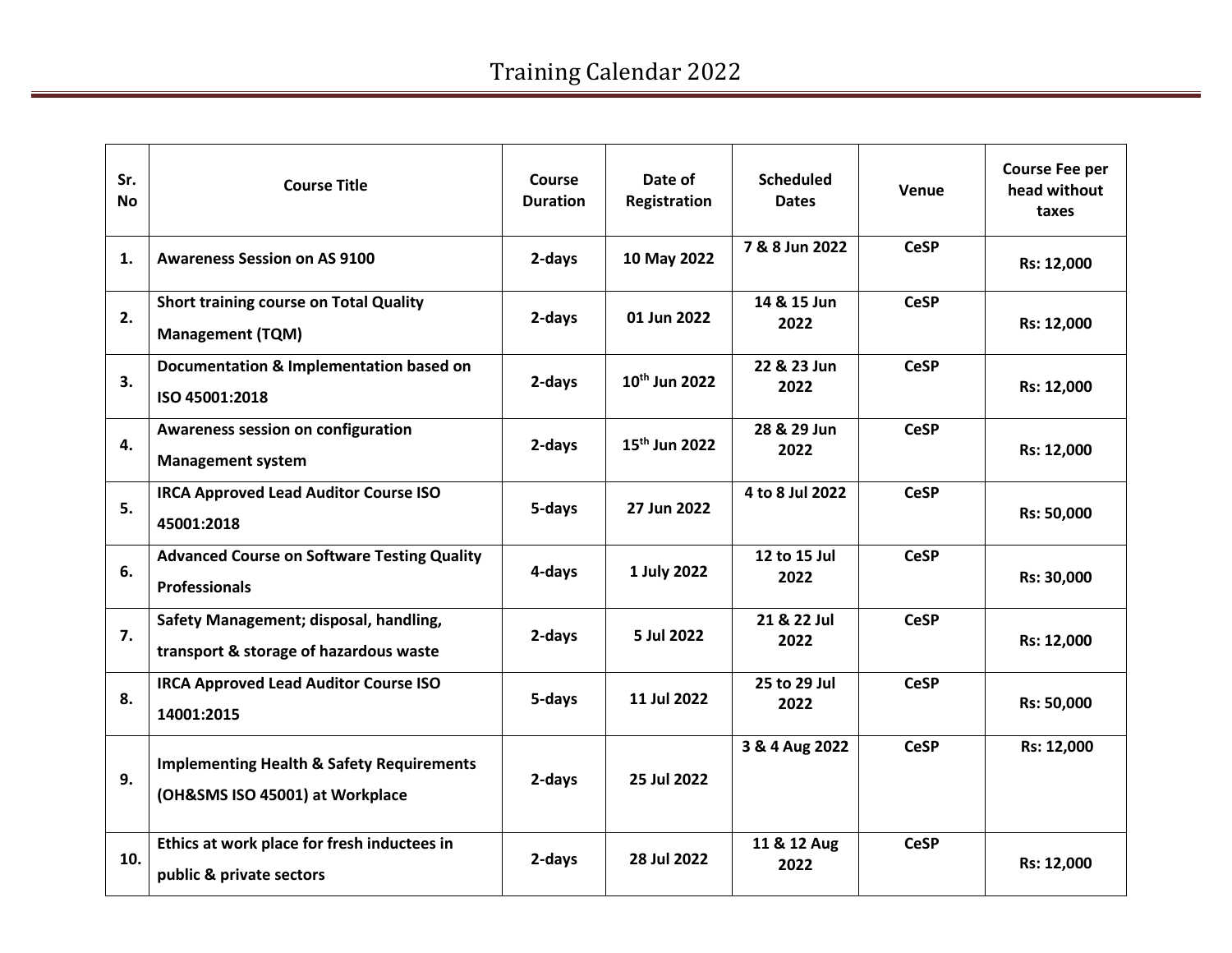| 11. | <b>High Impact Presentation Skills</b>                                                       | 2-days | 8 Aug 2022                | 8 & 9 Aug 2022       | <b>CeSP</b> | Rs: 12,000 |
|-----|----------------------------------------------------------------------------------------------|--------|---------------------------|----------------------|-------------|------------|
| 12. | Documentation & Internal Auditing based on<br>ISO 9001:2015                                  | 2-days | 15 Aug 2022               | 24 & 25 Aug<br>2022  | <b>CeSP</b> | Rs: 12,000 |
| 13. | <b>Short Course on Hazard Identification &amp; Risk</b><br><b>Assessment (HIRA)</b>          | 2-days | 25 Aug 2022               | 7 & 8 Sep 2022       | <b>CeSP</b> | Rs: 12,000 |
| 14. | <b>Short Course on Documentation &amp;</b><br>Implementation based on ISO 27001:2013         | 2-days | 1 Sep 2022                | 15 & 16 Sep<br>2022  | <b>CeSP</b> | Rs: 12,000 |
| 15. | Documentation & Internal Auditing based on<br>ISO 14001:2015                                 | 2-days | 5 Sep 2022                | 21 & 22 Sep<br>2022  | <b>CeSP</b> | Rs: 12,000 |
| 16. | Documentation & Internal Auditing based on<br>ISO 45001:2018                                 | 2-days | 20th Sep 2022             | 29 & 30 Sep<br>2022  | <b>CeSP</b> | Rs: 12,000 |
| 17. | <b>Short Course on Introduction to Security</b><br>Management (ISMS) System ISO 27001 : 2013 | 2-days | 26th Sep 2022             | 4 & 5 Oct 2022       | <b>CeSP</b> | Rs: 12,000 |
| 18. | <b>Non Accredited Lead Auditor Training Course</b><br>On AS 9100 Rev. D                      | 5-days | 30th Sep 2022             | 10 to 14 Oct<br>2022 | <b>CeSP</b> | Rs: 30,000 |
| 19. | <b>Statistical Process Control</b>                                                           | 2-days | 03 <sup>th</sup> Oct 2022 | 18 & 19 Oct<br>2022  | <b>CeSP</b> | Rs: 12,000 |
| 20. | <b>Hazardous Area Classification</b>                                                         | 2-days | 10th Oct 2022             | 25 & 26 Oct<br>2022  | <b>CeSP</b> | Rs: 12,000 |
| 21. | <b>Preparation of Contract Documents</b>                                                     | 2-days | 15th Oct 2022             | 1 & 2 Nov 2022       | <b>CeSP</b> | Rs: 12,000 |
| 22. | <b>Hazard Identification &amp; RISK Assessment</b><br><b>Course (HIRA)</b>                   | 2-days | 28 <sup>th</sup> Oct 2022 | 9 & 10 Nov<br>2022   | <b>CeSP</b> | Rs: 12,000 |
| 23. | Intro to Hazard Analysis and Critical Control<br><b>Points (HACCP)</b>                       | 2-days | 01 <sup>th</sup> Nov 2022 | 15 & 16 Nov<br>2022  | <b>CeSP</b> | Rs: 12,000 |